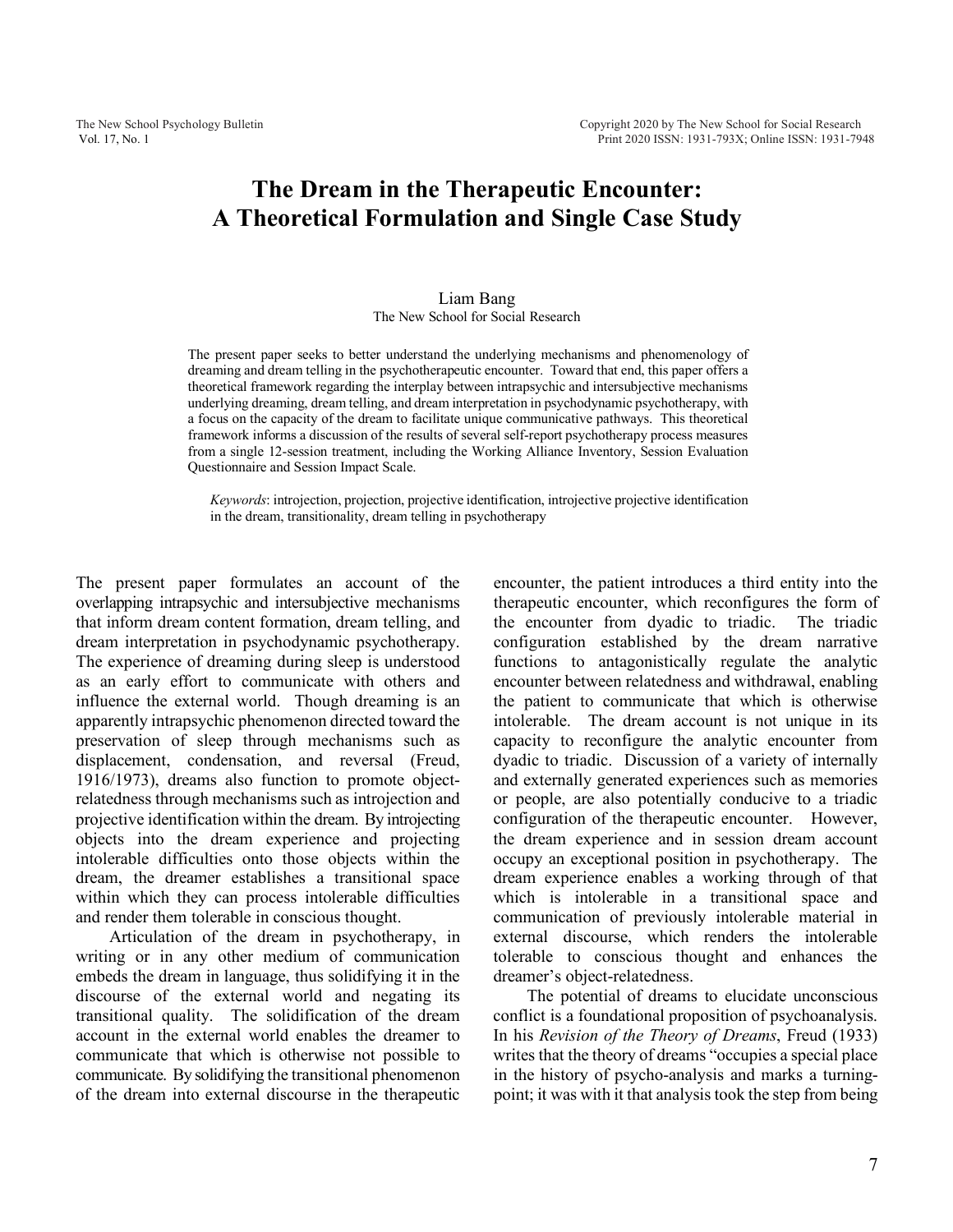a psychotherapeutic approach to being a depthpsychology" (p. 7).Dream interpretation is a unidirectional process directed toward identifying the latent dream thought that is shrouded within the manifest content of the dream and explaining how the latent dream thought has manifested in the way that it has in the analysand's mind (Freud, 1933, pp. 9-10). As Freud outlines, the interpretation of a dream follows a process whereby the analysand relays the dream narrative to the analyst. The analyst, freeing themselves from the impression of the manifest dream narrative as a whole, must obtain associations from the analysand to distinct portions of the manifest dream narrative. Though the associations may appear irrelevant to the analysand at first, they, "throw a surprising light on all the different parts of the dream, fill in the gaps between them, and make their strange juxtapositions intelligible" (Freud, 1933, p. 12). However, the associations in themselves do not elucidate the latent dream thought. As Freud also writes, "an association often comes to a stop precisely before the genuine dream-thought: it has only come near to it and has only had contact with it through allusions" (p. 12). The next step toward elucidating the latent dream thought is for the analyst to "fill in the hints, draw undeniable conclusions, and give explicit utterance to what the patient has only touched on in his associations" (p. 12). In this way, the analyst functions as a skilled external observer of something that exists in the analysand's mind.

Sándor Ferenczi, a contemporary of Freud, acknowledges the influence that the relationship between analyst and analysand has on dream content formation and dream telling. In an insightful and very brief chapter, *To Whom Does One Relate One's Dreams*, Ferenczi (1923/1994), writes, "We analysts know that one feels impelled to relate one's dreams to the very person to whom the content relates" (p. 349). In a broad sense, Ferenczi's insight means that the dreams the analysand chooses to bring into analysis are informed by the relationship to the analyst. Moreover, it also means that the content formation of the dream is influenced by the analytic relationship. In acknowledging the analyst's influence on the analysand's dreams and dream telling, Ferenczi identifies a dialectical interplay between dreaming and dream telling, and thus positions the dream as an inherently communicative mechanism.

This difference in theory also translates into divergence in technique. In describing his method of dream interpretation, Freud (1933) describes that while the analysand describes their dream, the analyst will have "listened passively, without putting our powers of reflection into action . . . We decide to concern ourselves as little as possible with what we have heard, with the *manifest* dream" (p. 10). This passive attention diverges strikingly from the way in which Ferenczi suggests analysts should attend to the narration of dreams. In *Attention During the Narration of Dreams*, Ferenczi (1923/1994) writes, that while the analyst should normally listen with "suspended attention" and "allow scope to his own unconscious" during the narration of dreams, they should listen with strained attention as "every detail, every shade of expression, the sequence of the content, must in the interpretation be put into words" (p. 238). Ferenczi emphasizes the significance of the words used in the narration of dreams and notes that he often has the analysand repeat complicated dreams two or even three times. In this way, he embeds the analyst more actively in listening to the dream. Ferenczi's contribution marks an early contribution to understanding of the intersubjectivity of dreams that has been expanded upon by later theorists.

In his paper, Kanzer (1955) recalls Ferenczi when he addresses a fundamental antagonism of dreaming. That is, the antagonism between its fundamentally intrapsychic nature and communicative elements. Kanzer (1955) writes:

The dream is inherently – in appearance at least – a narcissistic phenomenon, entirely intrapsychic . . . Nevertheless, there are communicative elements about the dream and . . . within the dream itself that are of great importance not only for the therapeutic approach but for the theoretical formulation of dream psychology (p. 260).

For Kanzer, the intrapsychic nature and communicative elements of the dream are reconciled in a form of secondary narcissism whereby "the dreamer, withdrawing from the outer world, can relinquish objects only by introjecting" (p. 260). Broadly, this means that the content formation of dreams is directly informed by the dreamers' relations to external objects. More specifically, he means that in order to fall asleep and thus shut out the external world, the dreamer must introject external objects. In this way, the boundary between the intrapsychic and intersubjective is blurred.

In order to understand what Kanzer means by introjection, it is helpful to understand Ferenczi's distinction between the paranoiac and the neurotic. In *Introjection and Transference*, Ferenczi (1916) writes,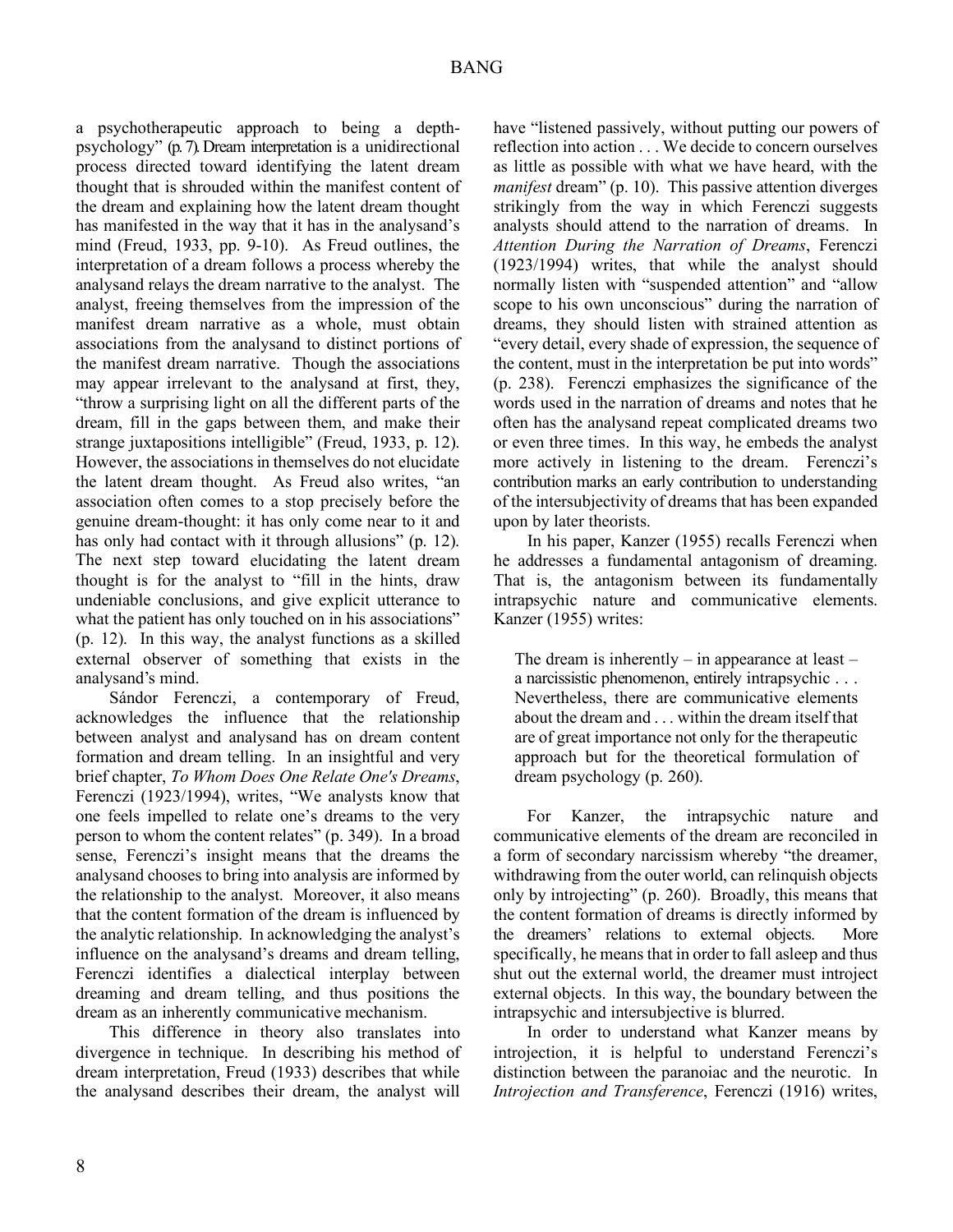"Whereas the paranoiac expels from his ego the impulses that have become unpleasant, the neurotic helps himself by taking into the ego as large as possible a part of the outer world, making it the object of unconscious fantasies" (p. 47). The paranoiac's expulsion of unpleasant impulses is understood as projection, while the neurotic's taking in of the outer world is understood as introjection. Within this distinction, it is no stretch to suggest, as Kanzer does, that the unconscious fantasies informed by introjection become manifest in the dream. It is of course important to note that the introjection of the neurotic and projection of the paranoiac are extreme examples of the unconscious processes that occur in the normal functioning of the mind (Ferenczi, 1916, p. 48).

In itself, the claim that the content of dreams is informed by introjection remains vague in that it accounts for the source of the objects in dreams but does not describe how the objects are utilized once introjected into the dream. Contemporary contributions to group analytic theory inform a clarification of the role of introjected objects in the dream. Friedman (2004) describes a process that he calls "projective identification in the dream" whereby the dreamer utilizes stored objects to "contain and elaborate conflictual and sometimes unbearable material" (p. 510). In this way, the dreamer, "imaginatively tries to work through difficulties by projecting them on to Others and their relations" (p. 510). For Friedman, the dreamer utilizes introjected objects in the dream to project conflictual and unbearable material, so that the dreamer does not need to directly identify with the material to begin processing it. Friedman takes a Bionian perspective whereby dreaming is a space for 'thinking' in which emotions that are unbearable to the dreamer can be transformed into material that is bearable for the dreamer to process consciously (p. 509). Integrating introjection and projective identification in the dream, we understand that the dreamer, burdened by unbearable and unconscious material, must introject external objects through dreaming and project the unbearable material onto the objects in the dream. Thus, the dreamer is able to experience and work through unbearable material from a tolerable distance in the apparently intrapsychic simulation of the dream. Just as the dream is at once intrapsychic and directed toward communication with the external world, the mechanisms underlying the content formation of the dream are informed by introjection and projective identification. Just as the dream blurs the boundary between intrapsychic and intersubjective phenomena, utilizing introjected objects for projective identification blurs the boundary between introjection and projection, as the two occur as part of the same process in the dream. Thus, the dreamer's simultaneous utilization of introjected objects for projective identification in the dream constitutes a phenomenon which can be called introjective projective identification in the dream.

The categorization of the dream is thus located somewhere between the intrapsychic and intersubjective. The ambiguity of this space in which the dream is at once an entirely intrapsychic and narcissistic phenomenon and a mechanism which dynamically utilizes external objects to communicate with the external world, as well as the integration of the seemingly divergent mechanisms of introjection and projective identification to inform dream content can be reconciled by considering Winnicott's conceptualization of transitionality. Winnicott (1958) introduces the concepts of transitional objects and transitional phenomenon to designate:

The intermediate area of experience, between the thumb and the teddy bear, between the oral erotism and true object relationships, between primary creativity and projection of what has already been introjected, between primary unawareness of indebtedness and the acknowledgment of indebtedness. (p. 230)

The transitional object is thus the original not-me object that occupies a space neither fully acknowledged as internal to the infant nor as belonging to external reality. For Winnicott, the transitional object or phenomenon can be something such as a bundle of wool, corner of a blanket, word, tune, or mannerism which becomes vitally important in order for the infant to sleep and functions as a defense against anxiety (p. 232). In normal development, the transitional object and phenomena ultimately lose meaning as they "become diffused" and "spread out over the whole intermediate territory between 'inner psychic reality' and 'the external world as perceived by two persons in common' " (p. 233). Thus, transitional objects and phenomena serve to help one negotiate the boundary between self and other. Once the boundaries between self and other are negotiated in successful development, transitional objects and phenomena become obsolete. In light of the way in which the dream utilizes introjected objects to work through difficulties via projective identification and the way in which these mechanisms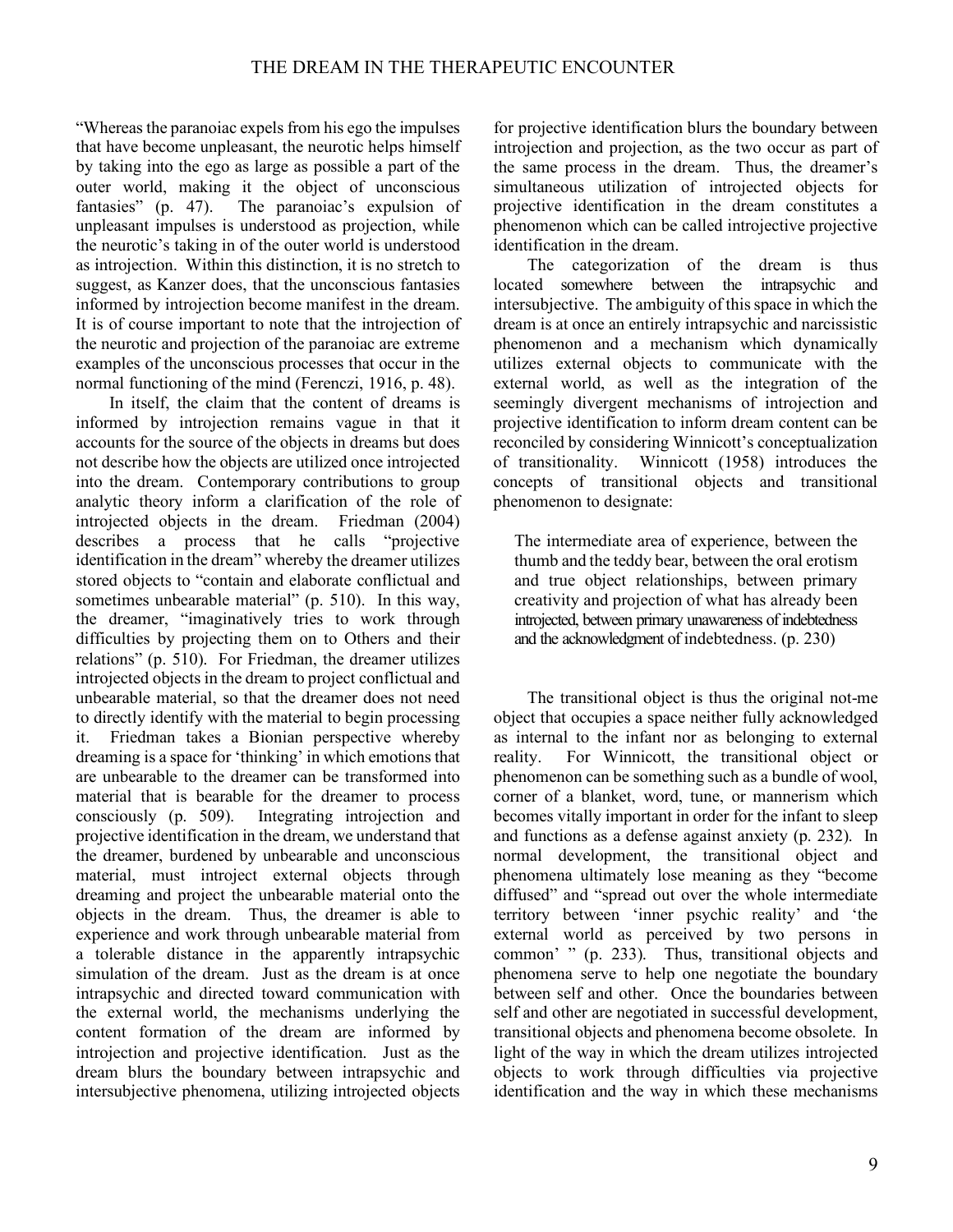blur the boundaries between the intrapsychic and the intersubjective, as well as between self and other, the dream is understood as a transitional phenomenon.

In its being told, the dream functions as a third in the analytic encounter, moderating the exchange between analyst and analysand. Though the dream necessarily communicates something about the inner experience of the analysand, it also functions as an external object that relates ambiguously to the analyst and analysand. Pontalis (1974) describing the location of the dream narrative in the analytic encounter, writes, "Each of us ascertains that the dream, however misleading its content, is placed between the analyst and analysand: *a no man's land* that protects the two, though none is certain from what" (p. 127). This function of the dream in session relates analogously to the simultaneous introjection of external objects and withdrawal from the external world while dreaming, in that the narration of the dream entails a withdrawal from the dyadic intersubjective space while also functioning to promote object-relatedness. The dream and dream telling are analogous in their antagonistic nature. This 'no man's land' to which Pontalis (1974) refers, within which one may very well derive meaning from the dream, necessarily entails a dampening of the dream affect as well as a reduction of the dream itself as it is articulated and thus reduced in language. He writes:

In fact, however, many of the networks established in an associated way are convergent; no matter that the affect cannot be changed, there still remains a divergence between the dream put into images and the dream put into words – one might almost say put to death. (Pontalis, 1974, p. 127)

Though the associations made in relation to a spoken dream may converge thematically, Pontalis claims that this exercise necessarily changes the dream, as the original dream is diluted by its being put into language, or in his words, death. The dilution of the dream in its being put into language means that it is not possible to fully convey a dream to another. Similarly, Freud (1933) claims that articulating a dream in language through writing would make it inaccessible to interpretation. Freud writes that when the dreamer writes down their dream in order to remember it, "the resistance from which he has extorted the preservation of the text of the dream will then be displaced on to its associations and will make the manifest dream inaccessible to interpretation" (p. 14). Though the resistance may function differently in the case where the dream is written prior to the session and when it is articulated for the first time in session, both Freud and Pontalis identify a solidification of the dream as it is articulated in language. Pontalis (1974) engages further with the intersubjective dynamics of dream interpretation and identifies how the dream comes into being as a third entity in the analytic encounter.

Pontalis is not alone in his claim that the dream narrative plays a regulating role in the analytic encounter. For instance, Mathys (2012) writes, "Introducing a dream into the conversation establishes a triadic form of communication out of a dyadic one. This is equivalent to a form of regulation of relation between analyst and analysand" (p. 221). This phenomenon is referred to as "the triangulating function of sharing dreams" which means, quite straightforwardly, that the relationship between the analyst and analysand is regulated by a third point, the dream. For Mathys (2012), the analysand's introduction of a dream into dialogue can function to distance themselves from the 'here and now' of the encounter. However, this distance does not hinder therapeutic traction. Mathys (2012) also claims that the distance resulting from the introduction of the dream can achieve a successful compromise whereby the analysand, in communicating through a dream narrative, speaks from a distanced perspective and thus takes less responsibility for the content of what they communicate. This temporary distancing, which without the theoretical framework of the triangulating function of sharing dreams may be observed as a withdrawal rupture, enables the analysand to talk about "delicate, shameful, or unpleasant things" that may be otherwise unspeakable (p. 221).

The triangulating function of sharing dreams bears a striking resemblance to the dreamer's utilization of introjected objects for projective identification in the dream. In both dreaming and dream telling, the individual utilizes external objects to distance themselves from things that are otherwise not possible to communicate or bring to conscious thought. In both cases, there is a necessary distancing through which the individual processes difficult thoughts, experiences and emotions. In the dream, the distancing from intolerable content that is facilitated through the utilization of introjected objects for projective identification functions as a pathway for the dreamer to process otherwise intolerable material. The telling of the dream in-session functions analogously in that triangulation creates distance between the analyst and analysand that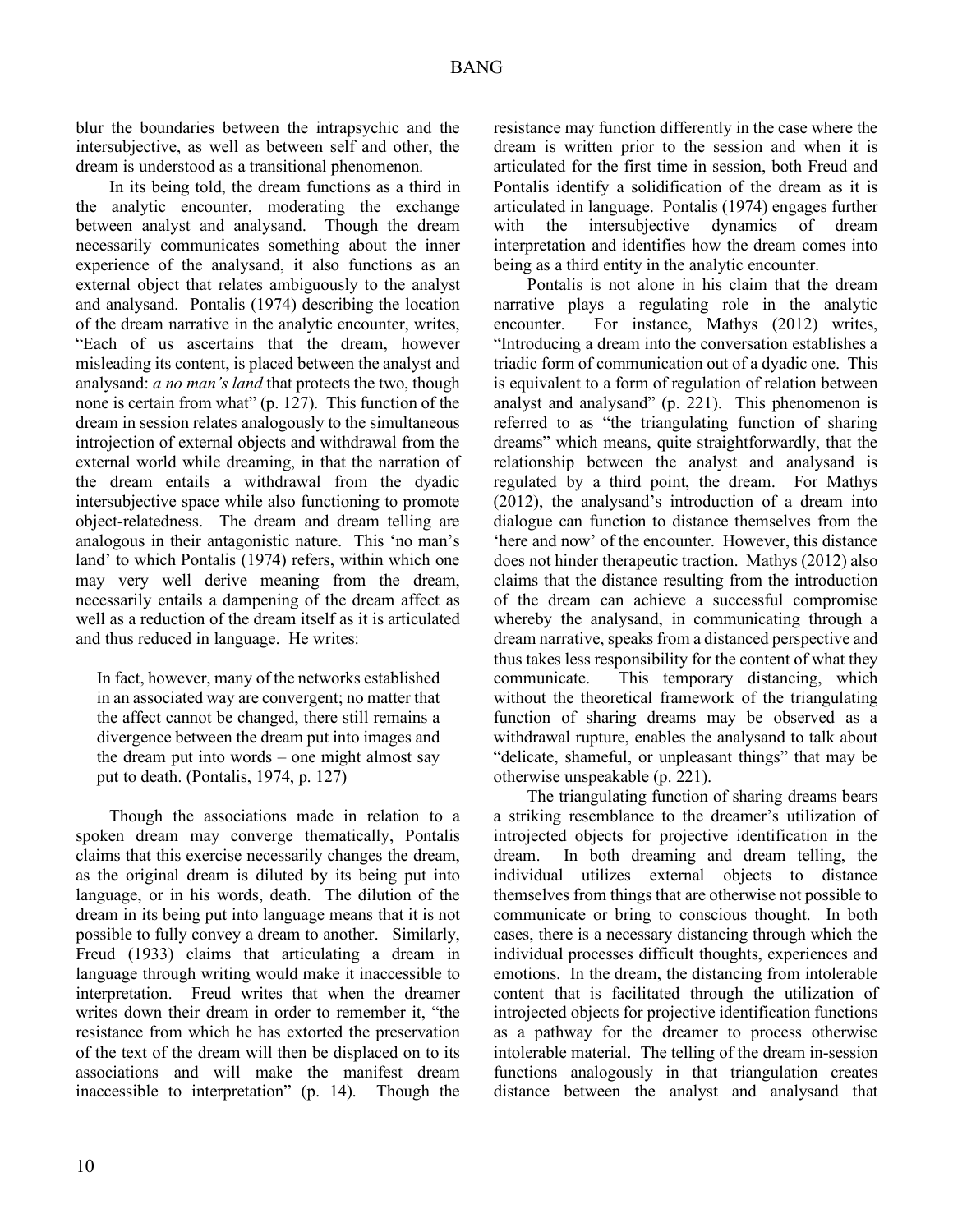counterintuitively functions as a pathway for communication and object-relatedness.

In addition to enabling communication, dream telling may also be directed toward containment. As Friedman (2004, p. 511) claims, this function is most clearly observable in children. Friedman writes that young children commonly wake up screaming due to insufficient self-containment abilities and that:

While comforting the child, the awoken parent will often unconsciously 'take in' his/her fears and be left with the unspoken dread. This is a normal 'meeting' between a child's request for containment, in which a child demands nocturnal help and unconsciously transfers his/her anxieties to a 'container on call', the (pre-consciously) prepared and willing parent. (p. 511)

For Friedman, this containment function in childhood informs future containment patterns in adulthood. The present framework suggests that containment is one mechanism in the communicative process. The role of containment as a communicative pathway can be understood through the role of regressive containment efforts in the context of nightmares. Kanzer's (1955) framework of dreaming as an introjection of external objects in order to withdraw from the external world, nightmares, which often force one to return to the external world, can be understood as a failure to tolerate the introjected object and thus a failure to withdraw from the external world. In the case of the nightmare, processing of intolerable content is interrupted. Thus, the dream telling may be directed toward containment as well as communication and object-relatedness.

Kanzer (1955) also writes that the child's crying out for their caregiver during a nightmare can be understood as a panic resulting from their inability to communicate with the external world during sleep. "Nightmares pass directly into communication when the child cries for his mother, or reflect the paralyzing fear of being unable to establish such communications" (p. 261). In this way, the child screaming during a nightmare is an attempt to communicate with the external world, and the nightmare is an early effort in the communication and can be considered to be analogous to the adult analysand describing a dream in analysis. This image is not to suggest the that adult analysand is as regressed as a screaming child, but rather that the regressive image screaming child captures a core element of the communicative function of dream telling that this paper seeks to investigate.

# **Current Study**

The current study addresses the relationship between in-session dream telling and self-report scores on the Working Alliance Inventory (Horvath & Greenberg, 1986), Session Impact Scale (Elliot & Wexler, 1994) and Session Evaluation Questionnaire (Stiles, 1980). Results of this exploratory study are discussed in reference to the proposed framework within which dreams are directed toward processing intolerable content in the dream experience and in the telling of the dream. Further, the proposed framework suggests that the dream in the therapeutic encounter functions as an analytic third entity which antagonistically regulates the encounter between relatedness and withdrawal.

## **Method**

# **Participants**

This case study was selected from archived psychotherapy video data and questionnaires originally collected from 12-session treatments at an urban Northeastern university. The therapist is a doctoral candidate in clinical psychology. Patient and therapist selection was informed by existing notes on the data set indicating that the patient discussed their dreams during multiple sessions. All videos of the case were watched by the author.

# **Measures**

**Working Alliance Inventory.** The Working Alliance Inventory (WAI), developed by Horvath and Greenberg (1986) is a self-report measure of the therapeutic alliance, defined by Bordin (1979) as a combination of patient and therapist agreement on goals, patient and therapist agreement on how to achieve those goals (tasks), and the development of a personal bond between patient and therapist. These aspects of the therapeutic alliance are delineated in the subscales of task, bond, and goals. The WAI is a self-report measure administered to patients and therapists to apply across theoretical orientations. The present study utilizes a shortened 12-item WAI developed by Tracey and Kokotovic (1989). It is worth noting that while the version developed by Tracey and Kokotovic administers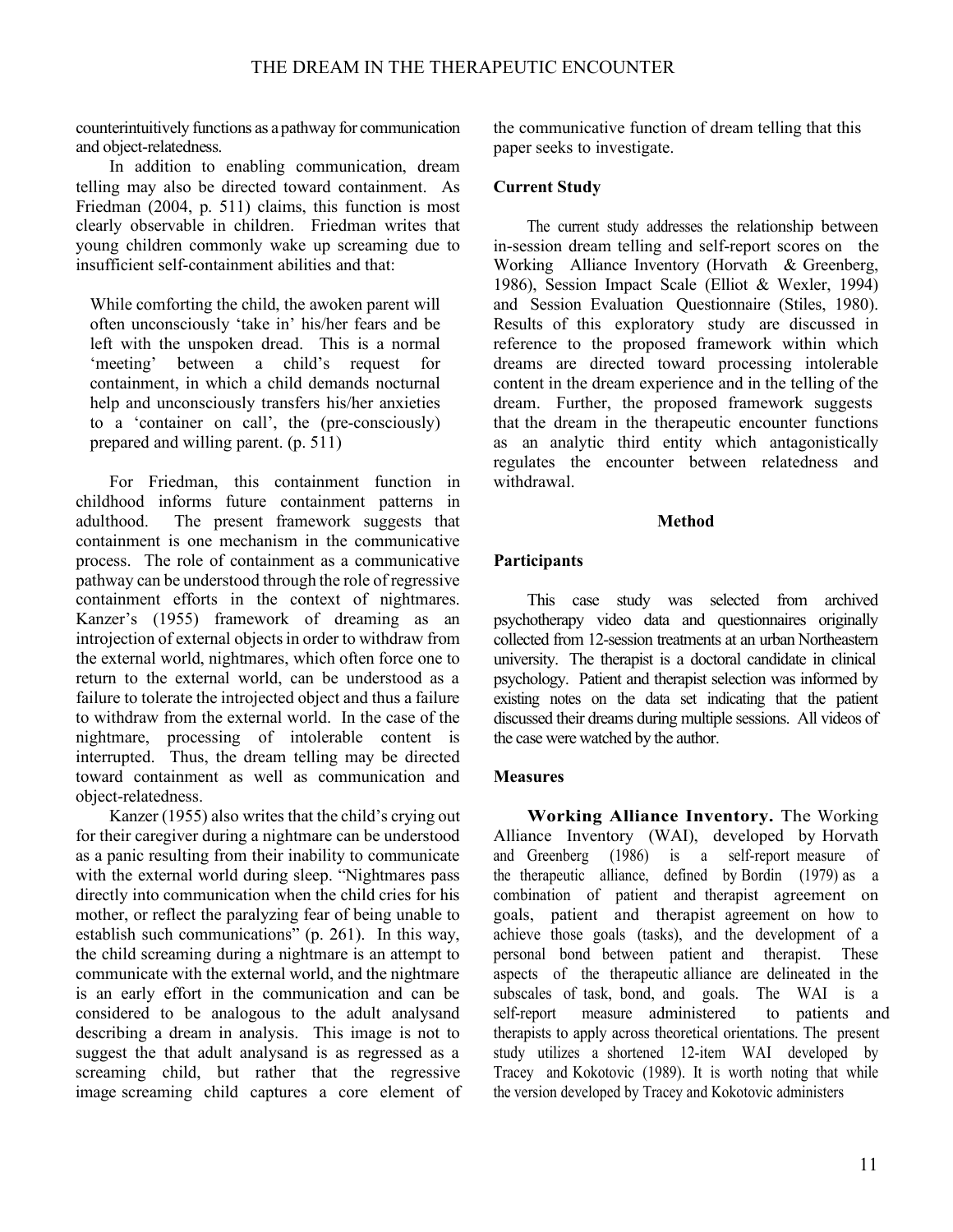questions on a 7-point Likert scale, the therapy site (data collection site) for this study administered the measure using a 5-point Likert scale. However, we do not expect this difference to have a meaningful effect on the results of the present study.

**Session Evaluation Questionnaire.** The Session Evaluation Questionnaire (SEQ) developed by Stiles (1980) is a 27-item semantic differential measure which assess patients' feelings about the session. Patients rate on a 7-point scale, the extent to which a given session felt difficult (1) or easy (7), for example. Subscales of the SEQ include session depth, smoothness, positivity and arousal.

**Session Impact Scale.** The Session Impact Scale (SIS; Elliot & Wexler, 1994) is a self-report measure administered to patients to assess the patient's experience of the impacts of therapy. The SIS is a 16-item measure consisting of items such as, *realized something new about myself*, and *realized something new about someone else*, to which patients rate their agreement on a scale of 1 (not at all) to 5 (very much). Subscales of the SIS include Helpful Impacts and Hindering Impacts. The Helpful Impacts subscale is further divided into Task Impacts and Relationship Impacts.

# **Procedure**

Dyad selection was based on a preliminary search through existing process notes collected by first year master's students in The Safran Psychotherapy Research Lab at The New School for Social Research. The dyad was selected after a keyword search for the word "dream" showed that a student had noted that the patient discussed their dreams in sessions 8 and session 12. Existing data did not include note of patients discussing dreams in any other sessions. However, a review of all the video data for this patient revealed that the patient also discussed their dreams in sessions 3 and 4. As students were not instructed to make note of the discussion of dreams in session, the archived video data likely includes other videos of patients and therapists discussing dreams.

As video data was missing for sessions 7 and 12, and video data of session 9 was missing audio, all data collected from these sessions was excluded from analysis. The SIS, WAI and SEQ were administered to this patient after each session. The relationship between self-report scores on the

WAI, SIS, and SEQ and in session dream discussion is measured using paired samples *t*-tests.

## **Results**

## **Presence of Dream Narratives**

The present study consists of one case; therefore, results of the relationships between dream telling and patient and therapist self-report measures are intended to provide an impressionistic understanding of the dyad of study which may function to generate hypotheses for future large scale studies. The patient discussed dream narratives during sessions 3, 4, 8 and 11 (4 sessions) and did not discuss dream narratives during sessions 1, 2, 5, 6 and 7 (5 sessions). It is unknown whether the patient and therapist discussed dreams during sessions 7, 9 and 12 (3 sessions) due to missing video/audio data. Data collected from sessions 7, 9, and 12 were excluded from analysis. A paired design was used to compare sessions containing dream narratives to sessions without dream narratives.

#### **Dream Telling and the Therapeutic Alliance**

A paired samples *t*-test found no significant relationships between dream telling and any items or subscale on the WAI.

#### **Dream Telling and Session Evaluation**

A paired samples *t*-test indicated a positive relationship between the patient's score on the session positivity subscale (Likert scale 1 to 7) of the SEQ as well as several individual items on the SEQ. Results indicate that following sessions involving dreams, the patient reported feeling less happy, less friendly, faster and rated the therapist as less skillful than after sessions that did not involve dreams. The patients rating of session positivity was substantially higher after sessions in which they discussed their dreams, *MDream* = 5.28, *SD =* 0.92, than after sessions in which dreams weren't discussed,  $M_{Nodream} = 3.52$ ,  $SD = 0.81$  ( $M_{diff} = 1.76$ ),  $t(8)$ = 2.64, *p* = .057, 95% CI [-0.08, 3.60], *d* = 1.18. The patient reported feeling less happy after sessions that involved discussion of dreams, *MDream* = 2.75, *SD =*  .1.26, than after sessions in which dreams were not discussed,  $M_{Nodream} = 5.25$ ,  $SD = 0.96$  ( $M_{diff} = -2.5$ ),  $t(8)$ = -8.66, *p* = .003, 95% CI [-3.42), -1.58], *d* = 4.33. The patient reported feeling less friendly after sessions that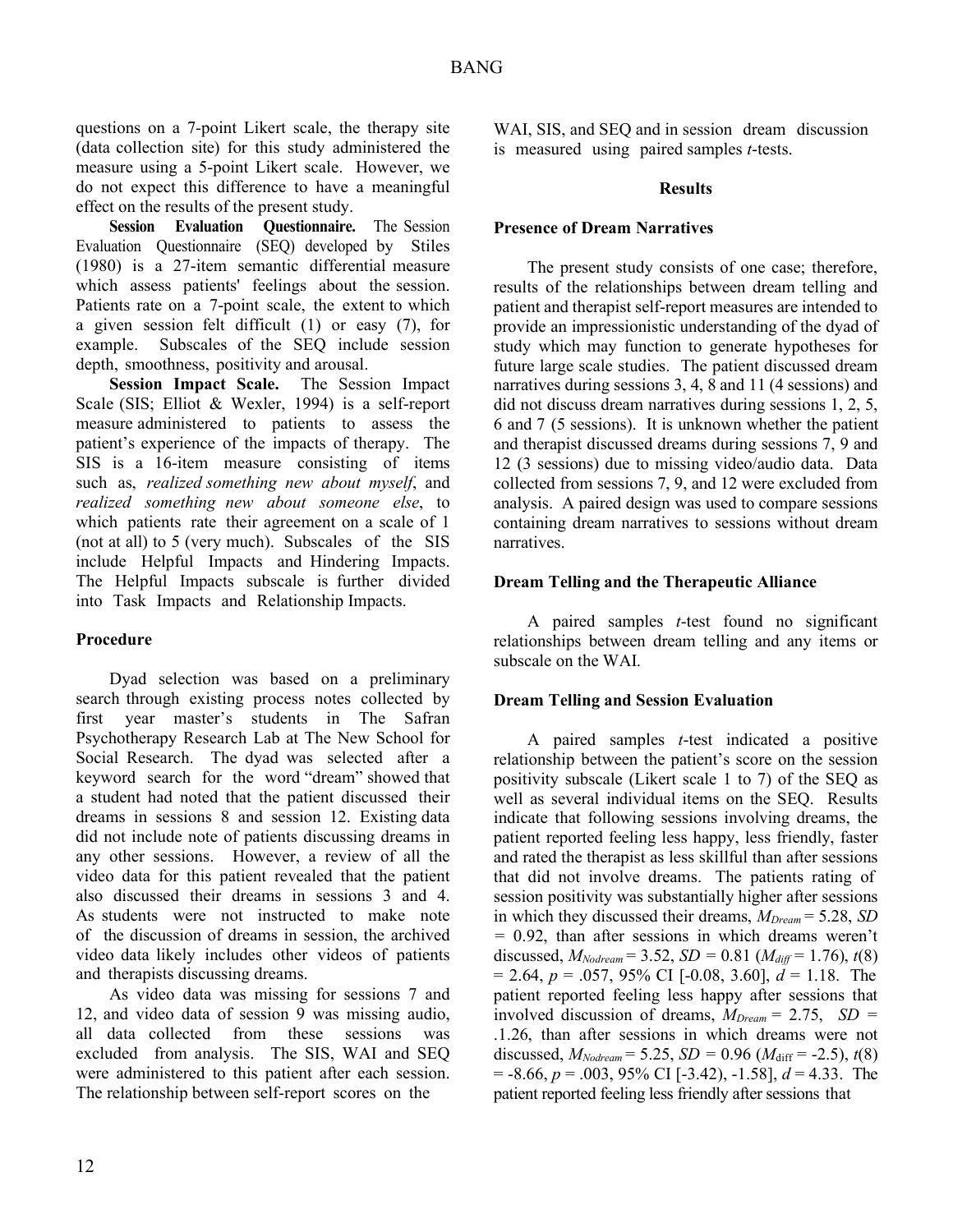involved discussion of dreams, *MDream* = 2.5, *SD* = 1.29, than after sessions that did not,  $M_{Noderam} = 5.5$ ,  $SD =$ 1 (*Mdiff* = -3), *t*(8) = -3.28, *p* = .046, 95% CI [-5.90, -.095], *d* = 1.64. The patient reported feeling faster after sessions that involved discussion of dreams, *MDream* = 4,  $SD = 1.15$ , than after sessions that did not,  $M_{Noderam} = 2$ , *SD* = 1.5 (*Mdiff* = 1.75), *t*(8) = 7, *p* = .006, 95% CI [0.95, 2.55],  $d = 3.5$ . The patient reported feeling more aroused after sessions that involved discussion of dreams, *MDream*  $= 4.25$ ,  $SD = 1.258$ , than after sessions that did not,  $M_{Nodream} = 1.5$ ,  $SD = 0.58$  ( $M_{diff} = 2.75$ ),  $t(8) = 5.74$ ,  $p =$ .010, 95% CI [1.23, 4.27], *d* = 2.87. The relationship between the patient's rating of the therapist's skillfulness following sessions that involved dreams *MDream* = 6, *SD*  $= 0.82$ , compared to those that did not,  $M_{Noderam} = 6.75$ ,  $SD = 0.5$ , approached significance ( $M_{diff} = -0.75$ ),  $t(8) =$ 3, *p* = .058, 95% CI [-1.55, 0.05], *d* = 1.5.

#### **Dream Telling and Session Impact**

Paired samples *t*-tests indicated that the patient reported feeling more aware (Likert scale 1 to 5), more supported, more relieved, as well as more distracted and confused after sessions that involved dreams than after sessions that did not. The patient reported—more awareness following sessions that involved discussion of dreams,  $M_{Dream} = 4.33$ ,  $SD = 0.58$ , than after sessions that did not,  $M_{Nodream} = 3$ ,  $SD = 0$  ( $M_{diff} = 1.33$ ),  $t(8) = 1.19$ , *p* = .057, 95% CI [-0.10, 2.77], *d* = 2.31. This relationship trended toward significance. The patient reported feeling more supported after sessions that involved discussion of dreams,  $M_{Dream} = 4.67$ ,  $SD = 0.58$ , than after sessions that did not,  $M_{Nodream} = 3.33$ ,  $SD = 0.58$ (*Mdiff* = 1.33), *t*(8) = 5.19, *p* = .057, 95% CI [-0.10, 2.77],  $d = 2.31$ . This relationship trended toward significance. The patient reported feeling greater relief following sessions that involved discussion of dreams, *MDream* = 4,  $SD = 1$ , than after those that did not,  $M_{Nodream} = 1.33$ , *SD* = 0.58 (*Mdiff* = 2.67), t(8) = 8.66, *p* = .015, 95% CI [1.23, 4.10],  $d = 4.62$ . The patient reported feeling-less distracted or confused after sessions that involved discussion of dreams,  $M_{Dream} = 1$ ,  $SD = 0$ , than after those that did not,  $M_{Nodream} = 3.67$ ,  $SD = 0.58$  ( $M_{diff} =$ -2.67), *t*(8) = -4.7, *p* = .015, 95% CI [-4.10, -1.23], *d* = 4.62.

#### **Discussion**

Results from the Working Alliance Inventory, Session Impact Scale and Session Evaluation Questionnaire are speculatively compatible with the

triangulating function of the dream in which the dream regulates the therapeutic encounter between relatedness and withdrawal. In sum, the self-report results indicate that after sessions in which the patient discussed a dream, they felt more aware, supported, relieved, positive, faster, and more aroused than they did after sessions in which they did not discuss their dreams. However, after these sessions, the patient also reported that the therapist was less skillful and that they felt less happy, less friendly and more distracted and confused than after sessions in which they did not discuss their dreams.

Taken together, the positively and negatively valanced results of the self-report measures indicate that the dream has a potentially disruptive effect on the insession experience of the patient, in that it facilitates an oscillation between relatedness and withdrawal. This coheres with a conceptualization of the dream as directed toward processing intolerable content, and the telling of the dream as a step in the processing of intolerable content. This concept may in part account for some of the negatively valanced patient self-report data, including distraction and confusion and diminished feelings of happiness and friendliness. Based on subjective observation of the videos of the sessions, there is often an observable misattunement between the patient and the therapist in the moments before the patient describes a dream. During this misattunement, it seems as if the patient is trying to communicate something to the therapist while the therapist attempts to direct the dialogue in another direction. The patient appears to take a heightened level of agentic control over the dialogue, which disrupts the previously established equilibrium. The therapist seems to eventually adjust, albeit with some delay, and listen passively. It is possible that these moments influence the patients selfreport that the therapist was less skillful during sessions in which they describe their dreams.

Though disruptive, the dream, via triangulation, is conducive to communicative pathways otherwise unavailable. This may be related to the increase in positively valanced self-report items, including heightened feelings of being aware, supported, relieved, positive, faster and aroused. Moreover, based on observation of the videos, the dream narratives always appeared to hold the interest of the patient and therapist. The heightened level of relief reported by the patient following sessions in which they described a dream can most likely be attributed to the containment function of dream telling. The relief reported by the patient may also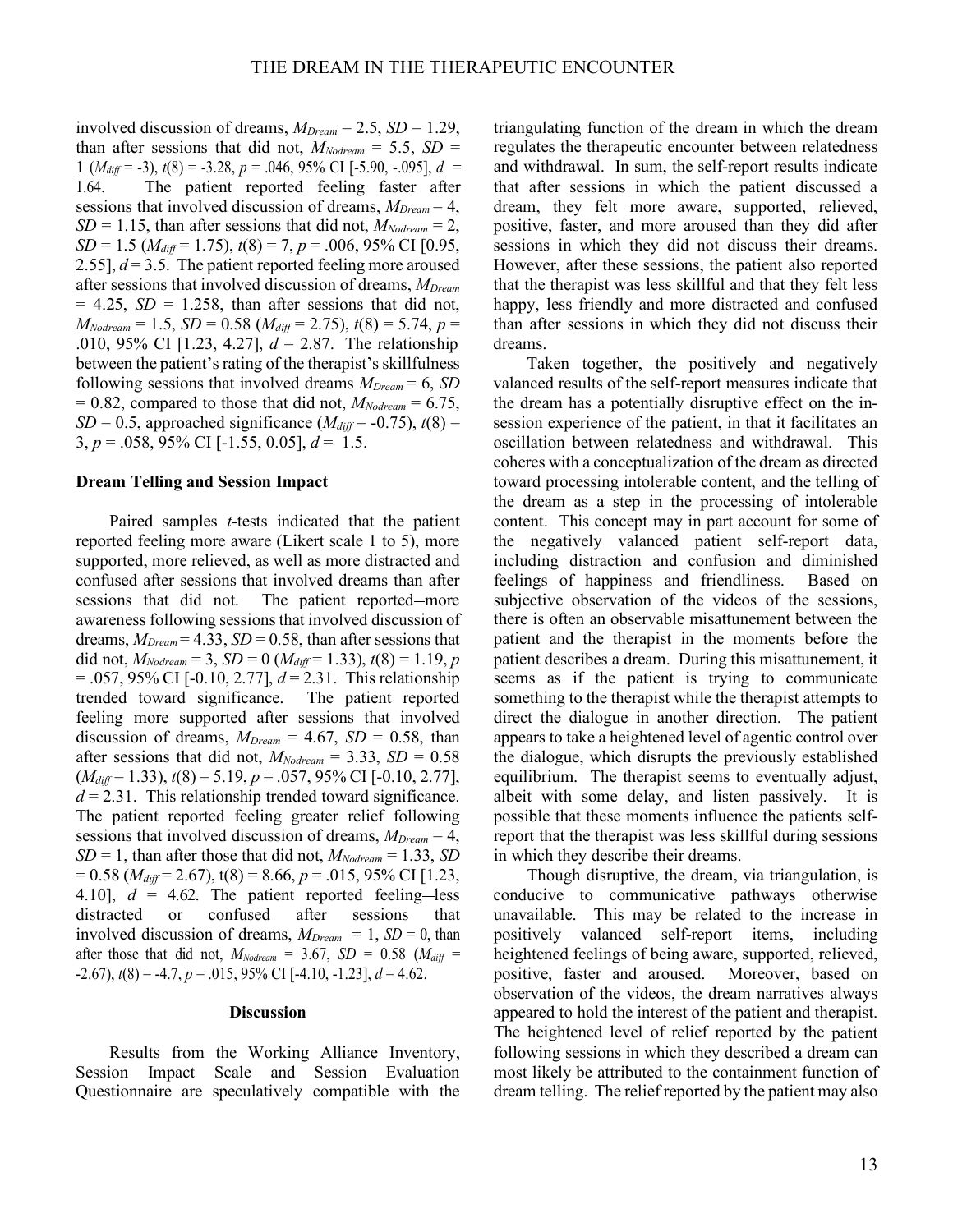be related to the processing of previously intolerable unconscious material that takes place in the telling of the dream.

Notably, the significant relationships between selfreport process measures were only derived from responses of the patient, as responses of the therapist to self-report measures did not differ significantly between sessions that involved discussion of dreams and those that did not. Broadly, these findings suggest that the phenomenology of the dream in the therapeutic encounter is more pronounced for the patient than the therapist. To broadly dichotomize, the therapist's approach to dream narratives bore more resemblance to the Freudian approach or passive listening rather than the Ferenczian approach of more active engagement. One may speculate that a more active approach to the patient's dream narrative may be related to a heightened phenomenological impact of the dream on the therapist.

## **Limitations**

As a single case study, the extent to which the results generalize to a broader population is speculative. The study is limited in that video data is missing for several sessions. The present study is also limited in that it relies solely on self-report data, which is understood as an artifact of a relational exchange between patient, the therapist, and the clinic in which the therapy took place rather than an accurate representation of the phenomenological experience of the patient and the therapist. Given that video data was missing for several sessions, it is possible that a complete single case would provide clearer results with higher statistical power. Moreover, the self-report questionnaires all utilize scales which limit the depth of understanding that can be gained from a response.

# **Future Directions**

These limitations highlight a number of directions for quantitative and qualitative approaches to studying the intersubjectivity and phenomenology of dream telling in psychotherapy. Future qualitative research would benefit from utilizing open ended questionnaires to patients and therapists. Future quantitative research would benefit from including a larger sample, as well as coding video recorded sessions using an observer-based coding system, which would potentially provide empirical support for some aspects of the triangulating function of the dream. Future research would also benefit from comparing the intersubjective qualities of dream telling to those of other types of narratives. While the present paper maintains that the dream facilitates unique communicative pathways and processing of unconscious material, it is possible that other types of narrative may present similar intersubjective patterns in session. A clear understanding of the triangulating function of the dream, and potentially other narratives, may inform more adept therapeutic responsiveness.

## **References**

- Bordin, E. S. (1979). The generalizability of the psychoanalytic concept of the working alliance. *Psychotherapy: Theory, Research & Practice, 16*, 252-260. doi:10.1037/h0085885
- Elliott, R., & Wexler, M. M. (1994). Measuring the impact of sessions in process: experiential therapy of depression: The Session Impacts Scale. *Journal of Counseling Psychology, 41,*  166-174. doi:10.1037/0022-0167.41.2.166
- Ferenczi, Sándor. (1916). Introjection and transference. In Earnest Jones (Trans.). *Contributions to psycho-analysis.* (pp. 30-79). Toronto, Canada: Richard G. Badger, Gorham Press.
- Ferenczi, S. (1923). To whom does on relate one's dreams. In John Rickman (Compiler). *Further contributions to the theory and technique of psycho-analysis.* (p.349). London: Routledge, 1994.
- Ferenczi, S. (1923). Attention during the narration of dreams. In John Rickman (Compiler). *Further contributions to the theory and technique of psycho-analysis.* (p.238). London: Routledge, 1994.
- Freud, S. (1916). The interpretation of dreams. In J. Strachey & A. Richards. (Eds.& Trans.) *Introductory lectures on psychoanalysi*s. Harmondsworth: Penquin, 1973.
- Freud, S. (1933). Revision of the theory of dreams. *Standard Edition 22,* 7-30.
- Friedman, R. (2004). Dream-telling as a request for containment-Reconsidering the group-analytic approach to the work with dreams. *Group analysis, 37*, 508-524. doi:10.1177/0533316404047783
- Horvath, A. O., Greenberg, L. S., & Greenberg, P. (1986). The psychotherapeutic process: A research handbook. New York: Guilford Press.